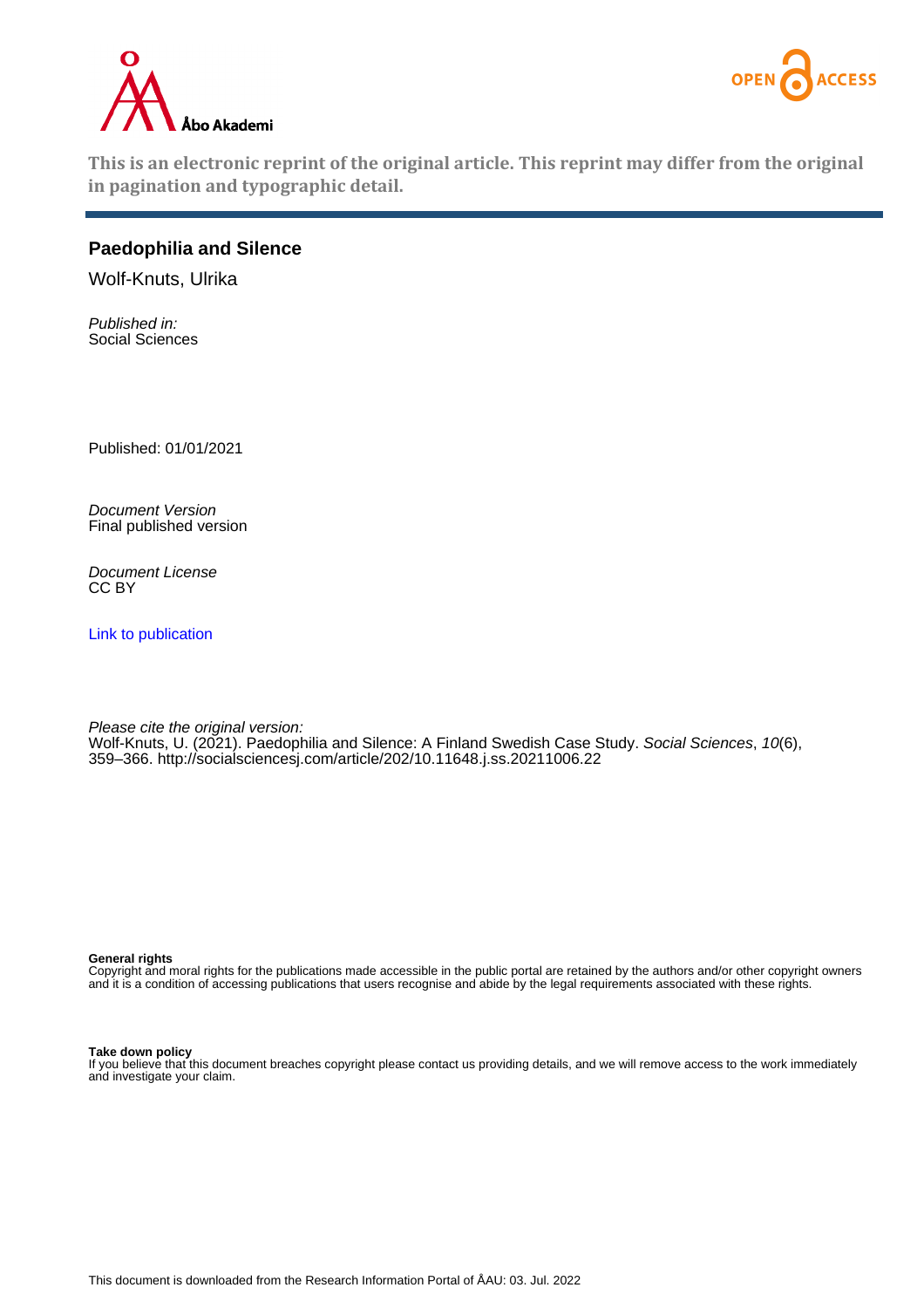

# **Paedophilia and Silence: A Finland Swedish Case Study**

# **Ulrika Wolf-Knuts**

Department of Folkloristics, Åbo Akademi University, Turku, Finland

**Email address:**<br>Uwolf@abo.fi

### **To cite this article:**

Ulrika Wolf-Knuts. Paedophilia and Silence: A Finland Swedish Case Study. *Social Sciences*. Vol. 10, No. 6, 2021, pp. 359-366. doi: 10.11648/j.ss.20211006.22

**Received**: November 22, 2021; **Accepted**: December 17, 2021; **Published**: December 24, 2021

**Abstract:** In the year 2009, in a small Lutheran revivalist movement, a Laestadian community in western Finland, a case of paedophilia was disclosed. Paedophilia is known as a crime since the end of the nineteenth century. It turned out that several members of the community had been aware of what was happening but that, for some forty years, they hid their knowledge from one another. After several decades of silence some of the paedophile's victims, i.e., his grandchildren, decided to reveal their memories. Everybody could read about their fate in both the local press and newspapers published in Sweden, and what they learnt, certainly, caused vivid reactions. In this article, interviews with four members are analysed, and the questions posed to the oral material about what had happened are why the members of the community turned a blind eye although the man's behaviour was a crime and how they avoided revealing what they knew. It turned out that the community members subsided for reasons supported by religion, society, pedagogics, cognisance and economy. Laziness and cowardliness were not the most important reasons for silence, although they were elements in the process of co-dependency. The strategy for not being obliged to expose their highly appreciated preacher and Sunday school teacher was to refer to his religious expertise.

**Keywords:** Paedophilia, Disclosure, Silence, Læstadians, Narrative, Cultural Pattern, Co-dependence

# **1. Introduction**

According to the Finnish law paedophilia is a crime. Only when a child is sixteen years old is non-compulsory, deliberate sexual intercourse legally accepted [1]. Fornication with an infant was first mentioned in the penal code of Finland in 1889 [2]. In 2009, in the town of Jakobstad in Finland (Fi. Pietarsaari), local and Swedish newspapers unveiled a case of paedophilia that had occurred some decades earlier. However, it had never been exposed and the paedophile was dead when the press highlighted the case. Here, the intention is to answer the questions why people around the paedophile concealed his deeds and how people avoided talking about them instead of stopping him from molesting more children. The starting point is that there might be factors that support silence other than sheer laziness and cowardliness.

# **2. The Town Jakobstad and the Læstadian Community**

The town of Jakobstad is situated on the western coast of

Finland. It is a rather small city, some nineteen-thousand people live there, earning their living in education, small industry, enterprise, care, service and other professions. Their main language is Swedish.<sup>1</sup>

A distinguishing feature of the town is the rather large number of Lutheran and other Protestant churches. Folklore has it that there is a church on every street corner. One of them belongs to the Læstadian community. The Swedish clergyman Lars Levi Læstadius (1800–1861) introduced a Christian, Lutheran revivalist movement around the middle of the nineteenth century. He worked in northern Sweden, mainly among the Sámi people [4-6]. The movement spread all around the Arctic area in Europe and in the USA. Today it is international, but it is most significant in Finland. There are seven different factions of the Læstadian movement holding more than 1,000 members, and groups consisting of a smaller number of members are numerous. The movement consists of so-called associations of peace. The subdivision mostly represented in Finland (around 90,000 members) is called *gammallæstadianismen* (Old Læstadianism) [7]. The

<sup>1</sup> Finland is a bilingual country. Some 300.000 speak Swedish as their everyday language. In Jakobstad 56 % of the inhabitants are Swedish speakers [3].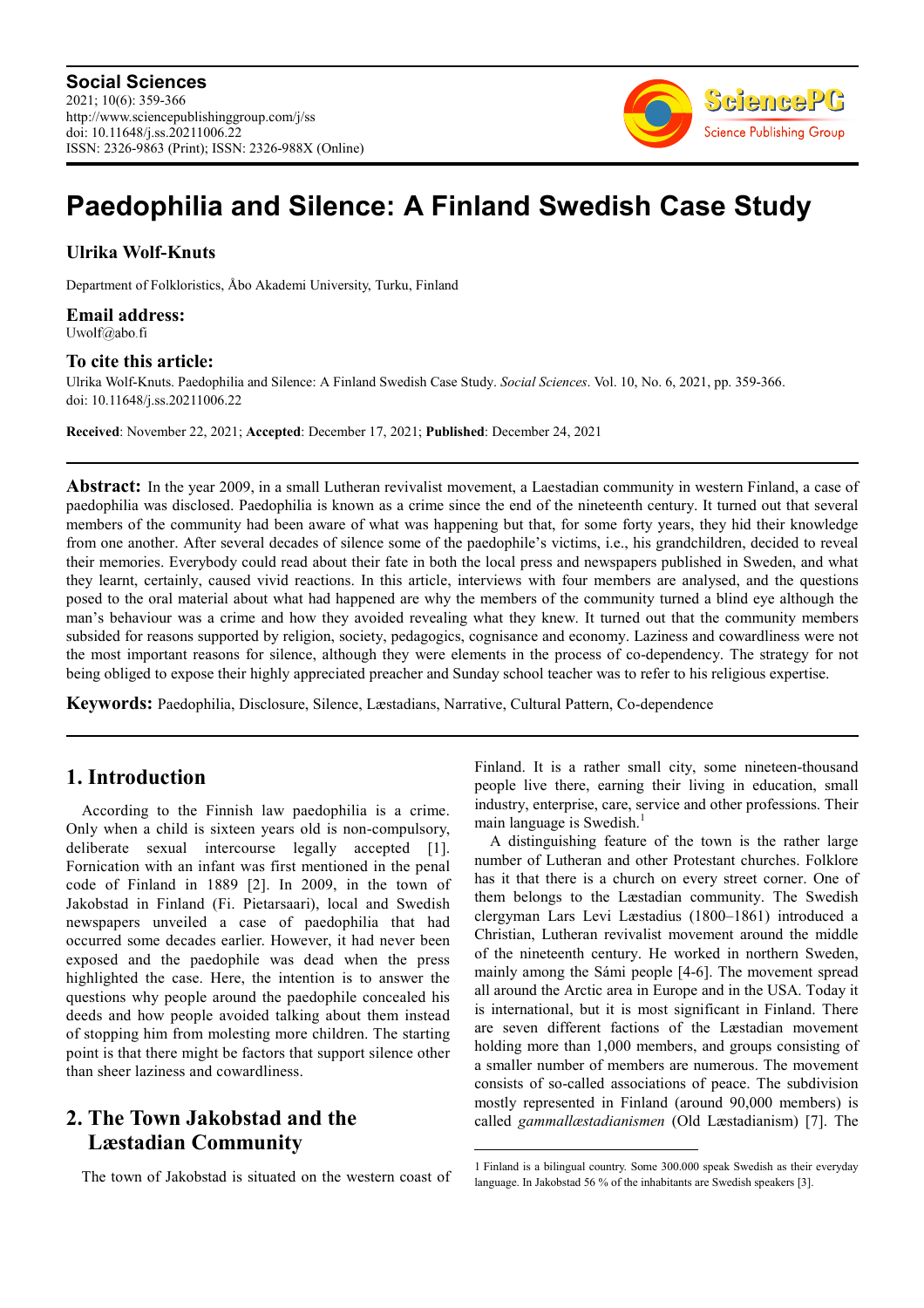Finland-Swedish Ostrobothnian associations of peace belong to a specific subgroup called *Rauhan Sana* (The Word of Peace) and have some 10,000 members [8, 9]. Here I will stick to the term community when I write about the specific association of peace in Jakobstad.

A strong personal recognition of sin is one of the community's characteristics. The awareness of sin is exposed in emotionally charged confessions and, often public, forgiveness [10]. Its members are faithful to the Bible, to the works written by Martin Luther and by Lars Levi Læstadius. One can proceed from the circumstances, on the one hand, that secular Finnish law forbids paedophilia, and on the other, that all adult members of the community were aware of the meaning of Jesus's statement: 'And whosoever shall offend one of these little ones that believe in me, it is better for him that a millstone were hanged about his neck, and he were cast into the sea' [11]. Also, it became obvious that the interviewees were ashamed of what had happened, which indicates that they were aware of the turpitude in paedophilia.

# **3. Interviews and Research Methods**

In 2009 some newspapers and blogs published articles about an evangelist who had assaulted his grandchildren [12- 15]. In the community, this person was very influential, and he was highly respected. Certainly, this piece of news was sensational. Læstadians are often industrious, hardworking people and, due to their specific belief, they constitute a partly separate group of inhabitants in town. Consequently, there are also preconceptions and suspicions about them. The newspapers' message was dramatic to all those who were sceptical towards Læstadians and even more so to the members of this very community. The interviews were conducted several decades after the paedophile had been active, but only three years after the newspapers had published their reports about what had happened. In March 2012 there was an opportunity to interview a couple of community members, $2$  in order to obtain knowledge about how they reacted to the newspapers and how they formulated their thoughts about what had happened. Only thanks to the effort of a local colleague<sup>3</sup> was it possible to reach somebody who was willing to talk about these difficult and delicate issues.

It became clear that people did know about the evangelist's deeds, but they did not expose them. For instance, the evangelist's wife knew that something was going on for, when she sent her husband off to visit the sauna together with his grandchildren, she called on other sauna participants, obviously one or several sons, to keep an eye on him [18]. During the interview this passage triggered an interest in finding out why the members of the community concealed and neglected what they knew and how they hid what was going on. What drove them to be silent? Was it the  $\overline{a}$ 

general taciturnity of people from Finland that did not even arouse the desire to speak? There are a lot of stories about quiet Finns. Silence is one of the characteristics of many a Finn, but being quiet is also an idea cherished by both them and foreigners.

### *3.1. Interviews and Ethical Matters*

For this article three deep interviews were investigated with four participants in all, in order to see how they expressed themselves about silence and neglect in the case of paedophilia. Anna [16] was married to James [17]; they were both in their seventies. Tom [18], who was around fifty, and Bert [19], some forty years old, were alone with the interviewer during the talks. James's participation was a surprise. He entered when Anna and the interviewer had their coffee break and took part out of sheer interest. Each interview lasted over an hour. Due to the coffee, Anna's and James's talk was even one hour longer. Also, at the coffee table the recording carried on.

The interviews are transcribed and kept in the archive Cultura at Åbo Akademi University. In material as sensible as this, ethical considerations are crucial. Paedophilia is an enormity, but here it is not the task to disclose individual persons involved nor to tell, in detail, about what occurred. Consequently, the interviewees are presented with assumed names, but the perpetrator remains anonymous. As it happened, nobody mentioned his name. Here, designations of his societal position, such as 'preacher', 'evangelist', 'grandfather' or other titles depending on the context are used. Also, the victims remain arcane. All interviewees read and approved of the transcripts. Although offered anonymity none of them wished to be secret. Here, because the social weave in Jakobstad is close, it is wise still to use pseudonyms and to hide their identities as far as possible. Certainly, the scholar's personal experience of dealing with this material is important for the formulations, but she decided to handle the material, the topic, and the text as dispassionately as possible, more like a medical doctor diagnosing a difficult disease.

There is no personal relationship between the interviewer and any of the interviewees nor with the community or the movement.

### *3.2. Research Methods*

Among other things, a folklorist, i.e., a scholar interested in cultural patterns in people's ways of narrating and formulating their thoughts, investigates the cultural pattern of being silent in a critical situation. Semi-structured deep interviews seemed to be appropriate. To begin with, the interviewees saw a couple of written questions but during the conversation the interviewees were not interrupted when they deviated from this path because a more free-and-easy

<sup>2</sup> The interviews are part of a project called 'Toleransens gränser' [Limits to Tolerance], financed by the Academy of Finland.

<sup>3</sup> This colleague underlined that the paedophile belonged to a dysfunctional family.

<sup>4</sup> For instance, two Finns met in a bar. They were silent for a long while. Then one of them said 'cheers' and the other one asked: 'Did we come here to talk or to drink?' Another story refers to a person who was asked to read the text on a friend's doormat. That would be the best kind of contact for a day [20, 21, 22].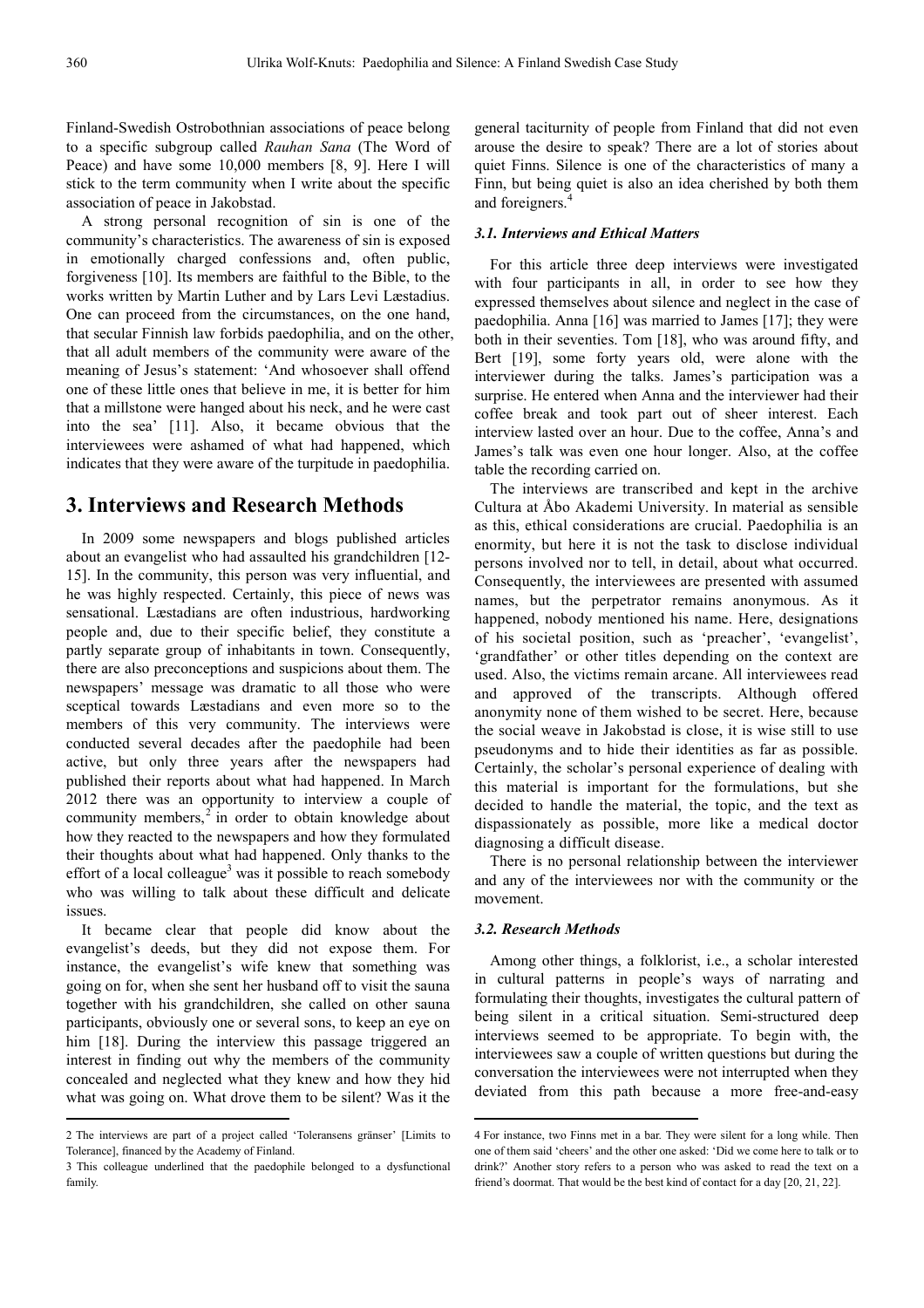discussion would be methodologically more correct and give more ample inputs than if the scholar received answers only to the ready-formulated questions. The conversation consisted of a dialogue between the interviewees and the interviewee. The material mainly consists of oral accounts. The interviewees reported what they had heard about the paedophile, but they did not have any personal experience of paedophilia in their own bodies. Personal experience narratives were relevant when they talked about their own reactions when they learnt that the preacher had been a paedophile. Certainly, the interviewer's reactions to what the interviewees said may have influenced them. This, however, is not regarded as a problem in folklore studies because it takes (at least) two equal partners to create an interview [23].

The analyses of the texts were conducted by close reading, i.e., a 'thoughtful, critical analysis of a text that focuses on significant details or patterns' [24]. This means that the text, be it written or spoken, influences the reader or listener, and helps him or her to see or hear messages that are not clearly expressed. During the close reading, there was an ongoing comparison of the interviews with facts about Læstadianism read in scholarly works. In this way it became possible to see what was idiosyncratic and what belonged to the generally accepted and practised Læstadian belief and way of living. To believing Læstadians their belief forms the solid foundation of ethics and morals.

Certainly, close reading is subjective and, consequently, the interpretation is also subjective. On the one hand, one may maintain that there is no possibility to generalise any knowledge from this kind of subjective reading. On the other hand, the perspective is intertextual and takes into consideration what other interviewees had talked about in other investigations and what was mentioned in literature. Both approaches are needed to give a multifaceted image of this issue.

# **4. Reasons for the Members of the Community to Conceal Their Knowledge About Paedophilia**

It was only when the newspapers wrote about the paedophile and when her son had informed her of the situation that Anna reacted:

U: Did you then tell anybody further when you knew what your son had said?

A: No.

U: Why not?

A: We just talked to one another here at home, for I dared not believe it, not before it came from more directions, so then we discussed it with my siblings.

U: So, then you were actually rather silent.

A: Yes, yes, I didn't dare, but then when it, when it came out publicly, then I had many friends from my time as a politician who came to speak to me, and I must say that it has been very nice [16].

However, the interviewees did not talk about any

conversations about the actions of the paedophile at the time when he was active.

Certainly, the neglect of paedophilia can be explained through laziness or through the Finnish taciturnity. Another easy explanation would be cowardliness. Generally, in Finland one should not interfere in other people's lives. This would be the simplest ways to let paedophiles continue.

But are there other reasons for staying silent about such dreadful deeds? Regarding what factors can explain why people ignored the children's agonising situation, an analysis and an interpretation of the three interviews demonstrates a good deal of reasons. The interviews contain statements that hint at religious, social, pedagogical, cognitive and economic factors. In reality they merge but, for the sake of clarity, here they are emphasised one by one.

#### *4.1. Religious Factors*

Religion seems to serve as the foundation for all efforts to understand and explain why silence was an ideal. Recognition of sin and forgiveness are two factors to be considered. Consequently, it is worth pondering how it was possible for the evangelist, aware of his sins, to repeatedly harass children.

The Bible is central and underlies the Læstadian belief in a scriptural way. It offers patterns for a good life. Moreover, the strong personal recognition of sin leads to a need for confession and forgiveness [25]. This concerns all the members of a community, even children and preachers. Forgiveness must be given upon repentance. The confessions are emotional and often publicly performed. A pastor or a layman has this mission to forgive, publicly at a meeting, or privately in an encounter between the unhappy member and the listener. Moreover, any member of the community is regarded as a person who is suitable for the task of listening to a confession and forgiving. After a sin is forgiven it goes into 'the bottomless sea of mercy' and should never again come to the fore:

And it is this forgiveness that has been the strongest tool, if you grow in a Christian family, and especially within Læstadianism, it has been important here that, that what is forgiven, that we, we shall not fish in the bottomless sea of mercy […] think what you will be accused of because you have been fishing in the bottomless sea of mercy, well, I will tell you what would happen. You would have a death sentence over you [...] [19].

An image of a deep and wide, inexhaustible sea with rolling waves has been known in Swedish religious literature since 1555 and refers to an ocean filled with sins. Consequently, to forgive is to send sins into the sea to stay there. This is what Jesus was said to have done once [26, 27, 28]. The expression is still current in religious texts [29]. What is forgiven no longer exists. Certainly, Bert spoke about a sea of mercy which is interpreted here as another expression for a place where sins can be thrown away never to be relevant again. Oblivion can be a kind of mercy.

This illustration of the sea does not mean that it is easy to fail and be forgiven but it means that the sin is forgiven and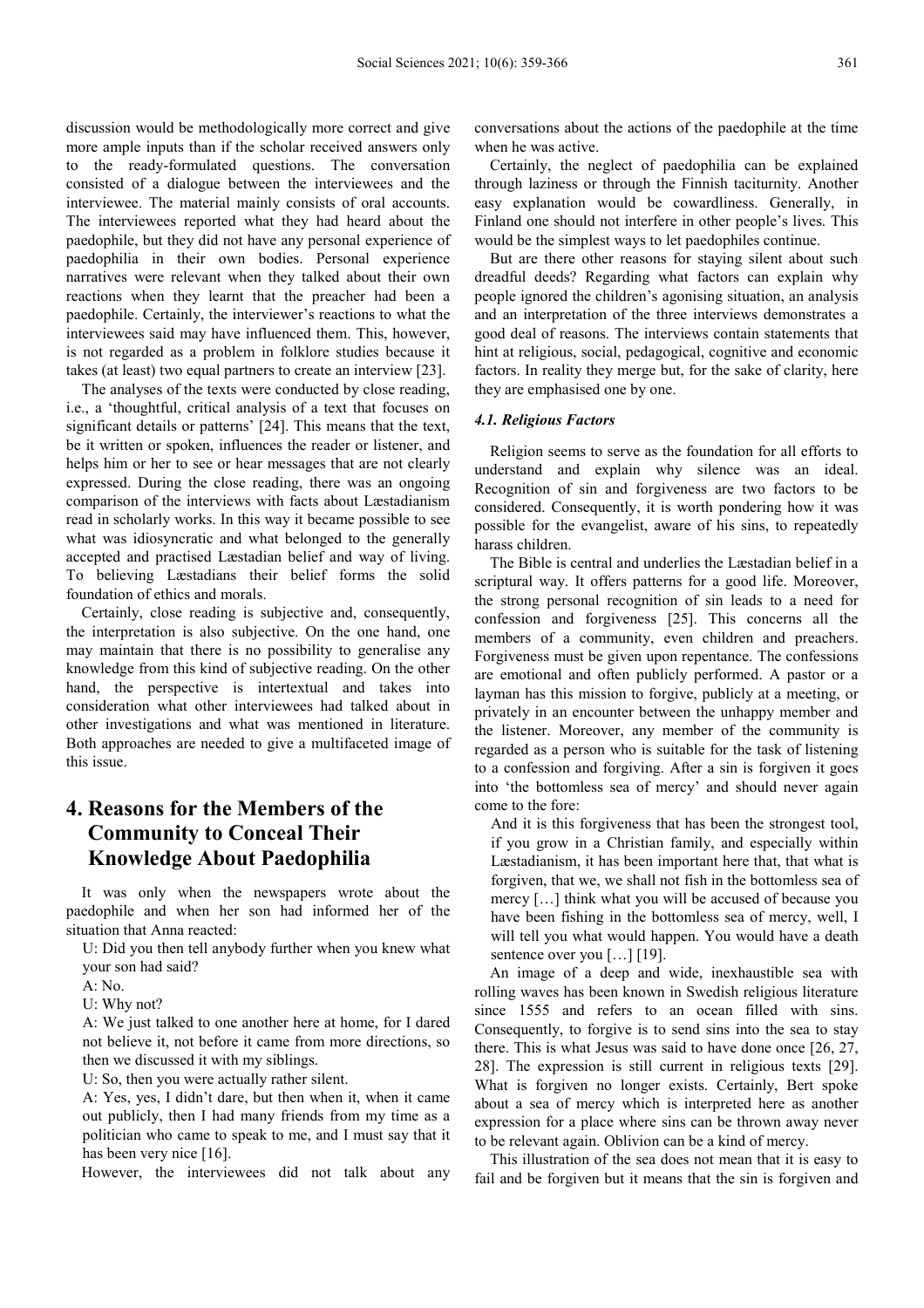should not be repeated. What is in the sea of mercy must not be mentioned any more [19], what is forgiven no longer irritates anybody [18]. This certainly permits people not to talk about it, even when it is paedophilia. On the contrary, it supports silence and neglect. In this way, silence is a strategy that emanates from and proves a correct belief.

However, Bert was critical towards this viewpoint. He said that forgiveness helps to forget, bury, and blank out, i.e., to neglect what is wrong [19]. Certainly, the evangelist was cognisant of his problematic disposition, and he even repeated his acts, but the community closed their eyes. It is not certain that he did not repent, for Bert said that the evangelist had asked for and received forgiveness, but this was said in the hallway after the interview, and at that time, in this respect, the evangelist's behaviour did not seem important. Consequently, there is no strict documentation. If he did repent, his sin was also in the deep sea of mercy and, consequently, impossible to consider.

It seems that the members of the community had a respect for the powers of a preacher that was stronger than the feeling of justice. The respect grew into a position in which habit discouraged reflection. Consequently, out of habit the members of the community continued to feel respect [16]. Habit also directed the grandfather to his children, and habit let his wife find a way out of her difficult situation as a person who knew but dared not object. The children were molested without any protests probably because the Lutheran view of them as a category of members of a family almost at the bottom of the hierarchy was not challenged until much later in Finland. The father of a family was the main person, the mother was secondary [30].

In Finnish law, corporal punishment of children was not forbidden until 1984 [31]. The Biblical maxims *'Alla som jag älskar tillrättavisar och tuktar jag. Var därför ivrig och omvänd dig*' (As many as I love, I rebuke and chasten: be zealous therefore, and repent) and *'Ty den Herren älskar, den agar han, och han straffar med riset var son som han har kär'* (For the Lord disciplines the one he loves and chastises every son whom he receives) [32] are the background to a popular proverb in Finland: *'Den man älskar agar man'* (Who is beloved will also be chastised) [33], which certainly provides parents with excuses for being violent towards their children. Another explanation is the opinion that whatever happens in a family is private and should not be exposed outside it. Religion in this form of Christianity and converted into everyday life constitutes an explanation why children could be abused in silence and why such a deed was neglected.

### *4.2. Social Factors*

Social factors also come into mind. Children were regarded as a gift from God. Consequently, until recently contraceptives were not accepted. The family was the centre in this social construction and the father was the authority [34]. Regarded from this point of view, the evangelist's wife was rather courageous when she requested the sauna visitors to watch her husband. It is impossible to tell why they did not react, but a reference to the view of forgiveness can explain

the situation and it is a good guess that they were afraid of the evangelist's reaction and the consequences for his wife. We might speak about misplaced respect.

The interviewee Anna said that she would have understood the abuse if the evangelist's wife had been cold, but she also said that the woman was a nice and warm person. Both the evangelist and his wife had listened to and helped Anna in difficult situations. Consequently, it may have been easy for Anna to feel solidarity with both [16]. Because the evangelist was a powerful person, obviously not only because of his position but also due to his character, his supporters defended him, gagging those who were critical [18]. Fear of consequences of the prevailing tendency to be silent probably underlined the need for solidarity with the paedophile.

The position of the father-evangelist is worth some attention. The mentality 'What the Old Man Does is Always Right' [35] was a hindrance for comments about a father's behaviour. According to Bert, a family was mentally circumscribed and whatever happened in it was not to be complained or gossiped about: '[…] everything should be embedded in the circle (family) but everything within the circle should be overt.' He told about a case in which, without any protests, a sister-in-law had sexual relations with her very young brother-in-law. To Bert it was clear that this closed family life was a good hotbed for peculiar behaviour [19]. Niggardliness and vapidness protected family secrets.

Fear of retaliation is yet another reason for being quiet. Appearances were important. Tom even spoke a lot of building a façade and Bert talked about families in which the children were strictly tied to, even smothered by their parents, especially the father. A wonderful, expensive house could exist only because a lot of children had been exploited to help to build it without asking for any salary but free board and lodging. This kind of liaison between a young person and the parents hindered the children's wish to oppose their parents. The father had the power to set back the children's dreams to reach some specific goal. Tiptoeing was the only way [18, 19].

Last, but not least, shame was also one of the factors that influenced people's behaviour. Sexuality was nothing to be discussed openly [17]. There was a mental conflict in standing between the 'rules' of the exceptional position of fathers, the right of families to be unquestioned and the feeling of something going on that was not correct. People kept quiet, they helped to victimise children whereas they shielded the perpetrator. He felt shame, as did the victims after they had grown up. Also, the interviewees felt shame. The evangelist asked publicly for forgiveness, the victims hid themselves until they were adult, and two of the interviewees, i.e., Anna and her husband James, euphemised the paedophile deeds. Moreover, the interviewees underlined that they could not believe what they heard about this highly respected person [16, 17, 18]. Anna did not even trust her own children when they talked about the paedophilia [16]. By contrast, her husband James said in the interview that he was not surprised. He had some suspicion that there was something wrong with the evangelist's relationship to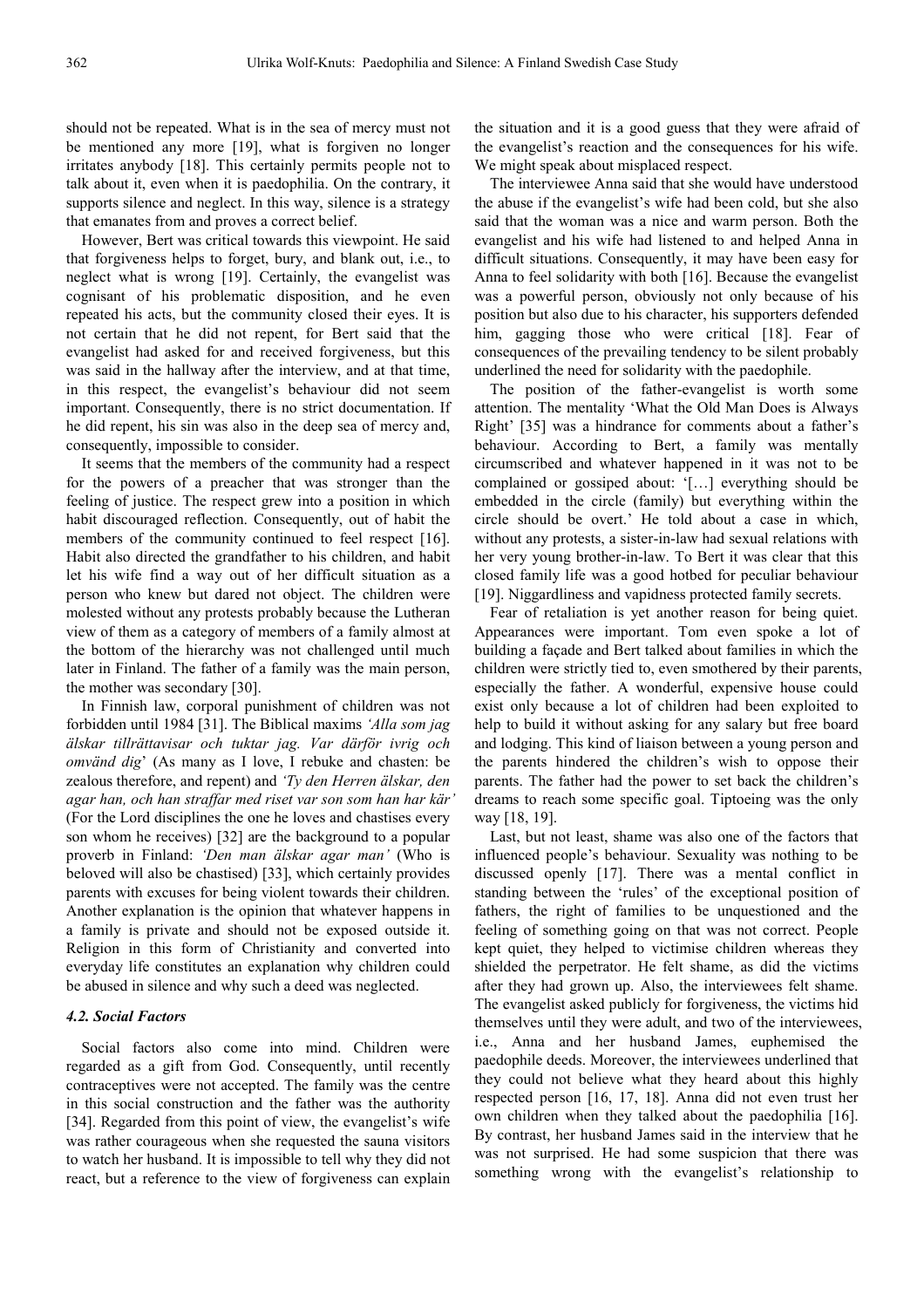sexuality, for he had warned children in the grocery shop not to look at men's magazines. How could the evangelist know anything about them unless he had looked at them himself, James pondered? [17.] Tom was so ashamed after he had heard about the event on the radio that he wanted to meet nobody in the crew, rather he wanted to closet in his cabin on the ship on which he was employed [18]. Shame is difficult to bear. It is easier to hide and to shut one's mouth.

#### *4.3. Pedagogical Factors*

It is probably possible to understand the situation also from a pedagogical point of view. These children grew up in isolation and under an austere education. The interviewees [18, 19] repeatedly described what they had seen was allowed and what was not. According to them, these limitations were damaging because harshness might lead to a gag. They maintained that the parents said that they were protecting their children, but the interviewees defined this sheltering as a kind of isolation. They used words such as rigour, Biblical legalism and control. As an example, Bert talked about one of the victims who had been in the army, i.e., away from home and away from his parent's watchful eyes, and went to the cinema to watch a horror film. Asked about his opinion of the film he said that it was nothing compared to what he had experienced at home. Bert thought that, in this way, the children grew up to be submissive, and first and foremost, always to think about what father or mother might wish them to think or to do. The Bible was the norm, and it was interpreted in the strictest way. This certainly gave them a weak will of their own. It also gave them a kind of naïveté, foolishness and unwisdom so that they did not manage as independent persons. When the newspapers started to write about the event the victim that had exposed what happened had married a strong woman who perhaps had made him aware of his abnormal childhood [19].

Yet another fact probably plays a major role for why the children were neglected. Generally, children did not provoke reactions. There were so many of them, as a gift from God. He had created them the way they were and there was no reason to be proud of them, which meant that the glory belonged to God alone. In Swedish, there are a lot of proverbs to put children down, such as *'Barn ska man aga medan vidjan är mjuk'* (Children should be flogged when the rod is soft' ([36], or general proverbs such as *'Din vilja är i pappas ficka'* (Your will is in Dad's pocket) or *'Barn ska synas men inte höras'* (Children should be seen but not heard). The latter proverb mentions how children should not speak up. These expressions demonstrate that children did not have a value of their own, only as an appendix to their parents. According to the interviews the grandfather's paramount authority in combination with the ancillary position of the children allowed him to behave improperly and prevented them from loud protests. This was made possible through the ruling pedagogical ideal of the time, in the milieu, and in the evangelist's individual mind. This, however, is not clearly expressed by the interviewees.

### *4.4. The Cognisance Factor*

However, the most important answer to why especially the victims said nothing was the fact that they were small children and could not decide whether their grandfather, i.e., the evangelist behaved normally or not. Bert told how children in a closed family were not allowed to visit friends, to participate in any clubs outside school or having any hobbies that would inform them of what life was like elsewhere. It was impossible for them to see that their grandfather was doing something ugly. Bert underlined that there was a lack of critical thinking, a lack of independent thinking without considerations about father or mother and their opinions or ways of leading their lives. Simply, the children could not find a reason for complaining about their grandfather's habits because they did not have any other experience [19, cf. 16].

### *4.5. Economic Factors*

Economic matters offered a reason for silence. For their own benefit, the evangelist's supporters could not report him to the police. In the community he was a very influential person to whom loyalty was important. His supporters had also hushed members of the community [19].

We have seen that the evangelist's wife warned the sauna visitors about her husband. She was dependent on him because he earned the money needed to raise many children, to build a house, and to let the family lead a good life according to his wishes. If she had notified the police he would have been put into jail and the foundation of her life would have been undermined, not only mentally but also practically. Her expression 'Keep an eye on Daddy' is interpreted as a way to avoid such a situation while still trying to do something to shelter the children.

The evangelist's children were also economically dependent on their father. Partly they worked under him for a common goal that he had defined, partly they earned money outside the family. Bert told about one victim who was forced to give all his income to his father. When he grew up, he lost his teeth. Because he had given all his money to his family there was not enough left to go to the dentist's. He felt cheated and, moreover, he saw the missing teeth as evidence of not having received relevant and nutritious food as a child. He realised it only when he was an adult, and then it was too late to talk [19]. All in all, this analysis of the interviews points towards a situation in which the members of the community experienced codependency based on a falsely maintained respect expressed as empathy, fear and shame.

### **5. Silence as a Strategy for Harmony**

Eva Österberg found seven applications for silence as a strategy to reach certain goals from the 14th century until today. They were the silences of the pious quest, uncertainty, pride, respect, shame, shyness and mysteriousness [37]. The interviewees attest to respect, shame, and shyness. The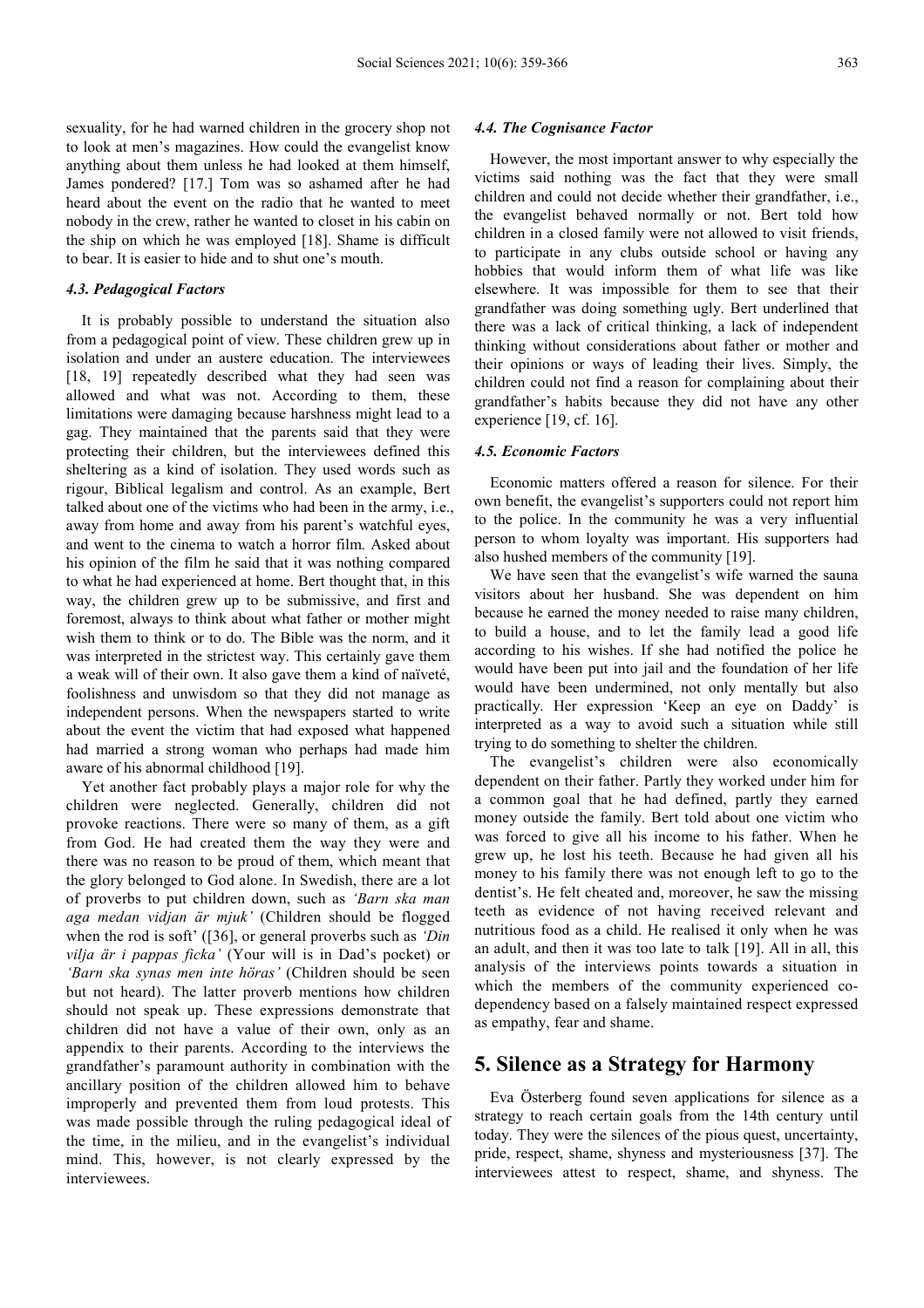Laestadian belief supports respect for the Bible as a model for life, and respect for an esteemed preacher and an elderly grandfather and husband. Shame was a distinct reason for silence. Shyness might explain the children's quiescence. However, there are more components in the strategy of silence.

Firstly, it is worthwhile regarding the conversation in the interviews. Two of the four interviewees never mentioned the word paedophilia, or derivations of it, nor any official synonyms. Instead, they circumscribed it using a dialect expression such as '*de ska på små barn*' (they will [pick] on small children), '*sån't där'* (things like that), or '*könsanstaltas*' (sexual doings) [16, 17]. Besides shame, for sexuality is a difficult topic, this meant that they took a step backwards from reality. Even then, they did not really believe what had happened. Alternatively, their education and age might prevent them from speaking about sexuality in an explicit way. Scepticism is one of the ways of concealing. Doubt does not convince anybody of the existence of paedophilia in the community. Circumscription was a strategy for silence.

Quite often the believers referred to excuses. This kind of defence concerned both them and the evangelist. They stated that it is human to err. Consequently, it was understandable that even an evangelist might make mistakes. It is possible to interpret this statement as a means to understand his 'needs', for nobody is always sinless [16].

Bert tried to explain his behaviour and said that he knew what had been going on, but he wanted to spare the victims until they took the initiative to speak. If they were startled by surprise there was a risk that they would be ashamed and remain silent, he believed. The same interviewee said that he had not realised what happened until the evangelist was dead, so who would he now report to the police? He also said that it is easier to hide a person's defects the more pious and able to quote Scripture the person is. The evangelist was known for his profound knowledge of the holy texts. By implication it became clear that the evangelist was such an expert that nobody dared criticise him. Scepticism, excuses, and deference can explain why informed members of the community did not react to help the abused children, not at the time when the abuse happened nor afterwards when the newspapers wrote about it. All of these are strategic actions [19].

Secondly, the level of the narrative must be regarded. The evangelist's wife was aware of her husband's peculiarity. Bert said that when she prepared her family for the sauna, she told those who participated to 'keep an eye on Daddy' [19]. Nobody seemed to react to it, and Tom argued that later people whitewashed the paedophile, saying that what the evangelist-grandfather had done was not so important because he had not touched inside the trousers of the children [18]. Anyway, Bert maintained that it was not important where the grandfather had 'been', the crucial point was his thoughts and his intentions [19].

Whitewashing and covering up were other strategic actions. Beside cowardliness, the strategies for keeping up

appearances, for saving the ostensible harmony in the community, were respect, shame and shyness, scepticism, deference and whitewashing.

# **6. Conclusion**

In this overview of a couple of interviews, answers to the questions 'why?' and 'how?' concerning the neglect of paedophilia were central. There were several factors that can help to understand why a paedophile was never exposed although people in his town were informed of his behaviour. Probably fear, laziness, and cowardliness played a part in the reception of the paedophile's actions, but there were also other circumstances. Religion was one factor that enabled, and in a way, supported quiescence. Also, social factors contributed to this collective behaviour. Shame continued the concealment. The outlook on education was another important aspect. A lack of knowledge of sexuality and 'normal' sexual intercourse helped to hide what was going on. Also, economic factors played a role to maintain the silence. A daily lack of economic resources is bothersome.

Why were precisely these factors relevant? An answer to this question might help to see the way people avoided speaking about paedophilia but instead constructed the strategies needed to explain how people hid the evangelist's actions. They helped people to justify the evangelist. His religious expertise, his high social position and his rights as a 'good' father protected him. Here, the requirement that forgiveness abolishes all sins is an efficient asset. People were unwilling to talk about him for the Bible says: 'Neither shalt thou bear false witness against thy neighbour' [38]. This commandment might make it impossible for believing members of the community to report about the evangelist to the police, especially regarding all the consequences such a report would lead to. Moreover, there is evidence of (false) care. Certainly, people did not want to harm the evangelist, but he was not the only one to defer to. The victims too might be wounded. Last, but not least, people were silent to save their own skin. In this way it is clear that there are a couple of structural factors that support silence. Co-dependency seems to be an explanation for silence. Taciturnity also becomes a shelter to maintain balance and harmony in the community. It prevents conflict, but it is falsely regarded as preserving peace and unity, which seems to be more important than justice.

Further investigations about paedophilia that are based on this kind of material might concern how men and women speak about sexual abuse of children, taking into consideration that most paedophiles are men. Another important issue might be a thorough study of how adolescent sexuality is experienced, constructed, and lived in a Laestadian society.

## **References**

[1] The Finnish Penal Code (486/2019), Chapter 20, Section 6.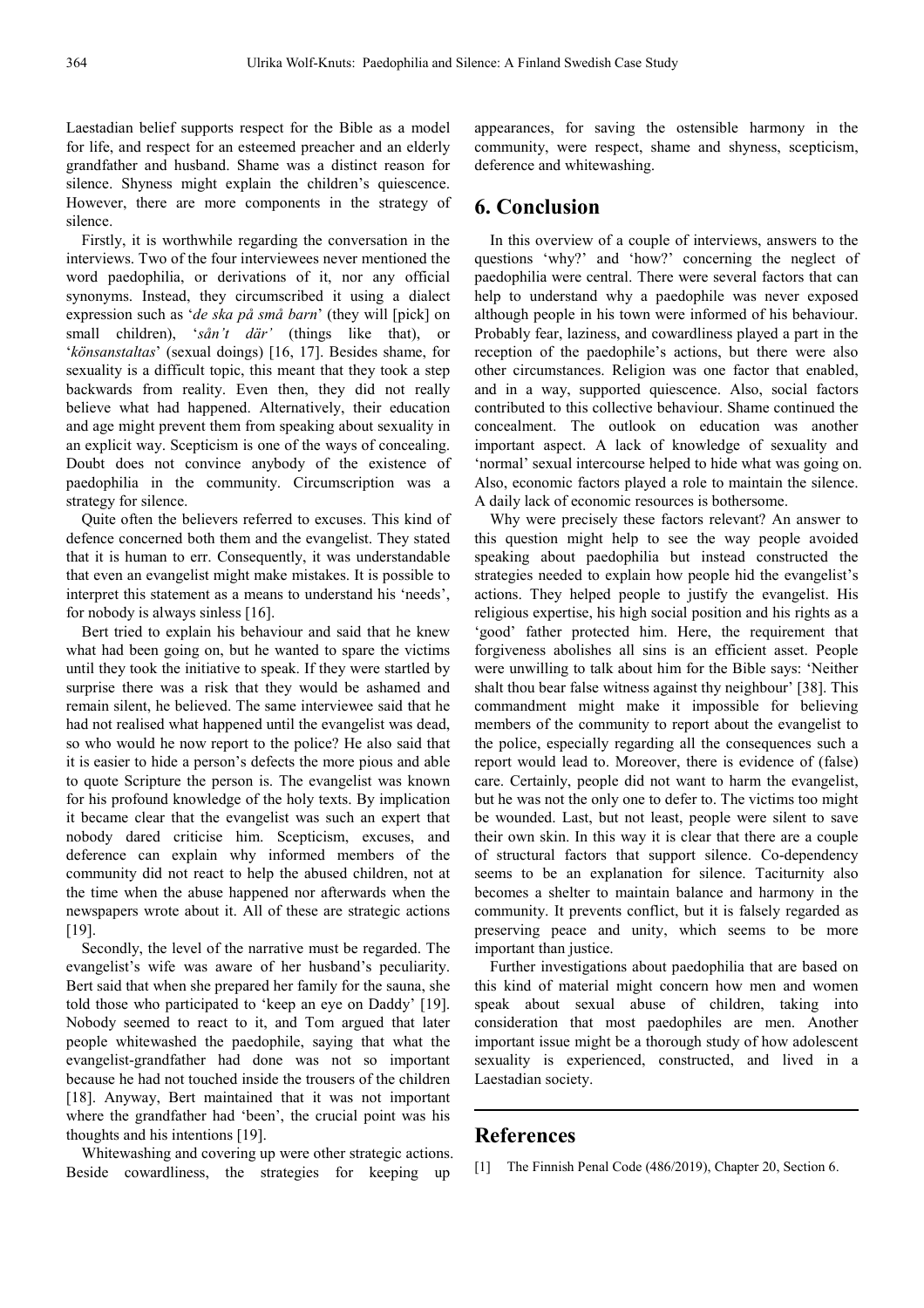- [2] Utriainen, T. (1994) Hur har sexualbrottens normer förändrats i Finland [How Have the Norms of Sexual Crimes Changed in Finland]? Nordisk Tidsskrift for Kriminalvidenskab, 81 (1), 122-129, 126.
- [3] https://sv.wikipedia.org/wiki/Jakobstad. Retrieved 13 December 2021, from Wikipedia.
- [4] Talonen, J. (2014) Lestadiolaisuuden synty, leviäminen ja hajaannukset [The Emergence, Distribution, and Dispersion of Laestadianism]. Teologisk tidskrift, 119, 19–34.
- [5] Raittila, P. (1969) Väckelse och kyrka under senare hälften av 1800-talet [Revival and Church in a Nordic Perspective]. In: Anders Pontoppidan Thyssen (ed.) Väckelse och kyrka i nordiskt perspektiv: Nordiska studier över brytningarna mellan kyrklig ordning och religiös folkrörelse under 1800 talet. Skrifter utgivna av Nordiskt Institut för kyrkohistorisk forskning 1. Copenhagen: Gad, 99–114.
- [6] Suolinna, K. & K. Sinikara (1986) Juhonkylä: Tutkimus pohjoissuomalaisessa lestadiolaiskylästä [Juhonkylä: A Study of a Laestadian Village in Northern Finland]. Helsinki: Suomalaisen Kirjallisuuden Seura 15.
- [7] Snellman, G. (2011) Sions döttrar. De laestadianska kvinnorna som traditionsförmedlare i norra svenska Österbotten åren 1927–2009 [Daughters of Sion: The Laestadian Women as Transmitters of Tradition in Northern Swedish Ostrobothnia 1927–2009]. Åbo, Åbo Akademi University Press 49.
- [8] Talonen, J. (2016) Lestadiolaisuus muuttuvan ajan paineissa [Laestadianism under the Pressure of Changes of Time]. Perusta 3, 133-147. Retrieved 3 July 2020, from https://www.perustalehti.fi/2016/05/lestadiolaisuusmuuttuvan-ajan-paineissa/.
- [9] https://fi.wikipedia.org/wiki/Vanhoillislestadiolaisuus. Retrieved 1 November 2021, from Wikipedia.
- [10] Brännström, O. (1962) Den laestadianska själavårdstraditionen i Sverige under 1800-talet. The tradition of pastoral care in Swedish Laestadianism during the nineteenth century. Uppsala: C. W. K. Gleerups Förlag. Bibliotehca theologiae practicae 13.
- [11] King James Bible, Mark 9: 42.
- [12] For example, Anon. (2011), Pedofilhärvan växer bland laestadianerna [The Paedophile Scandal Grows among the Laestadians]. Retrieved 15 December 2021, from https://www.dagen.se/nyheter/2011/04/08/pedofilharvanvaxer-bland-laestadianerna/. The original blogtext from 2009 seems to have disappeared.
- [13] Fredriksson, Ann-Lis (2009), Pedofilifallet väcker debatt [The Case of Paedophilia Raises Debate]. Retrieved 10 April 2013, http://svenska.yle.fi/artikel/2009/12/30/pedofilifalletvacker-debatt.
- [14] Hufvudstadsbladet 23 April 2010.
- [15] Hufvudstadsbladet 8 September 2011.
- [16] Interview Anna, IF mgt 2014: 001, Åbo, Finland, Åbo Akademi University Archive Cultura.
- [17] Interview James, IF mgt 2014: 001, Åbo, Finland, Åbo Akademi UniversityArchive Cultura.
- [18] Interview Tom, IF mgt 2014: 002, Åbo, Finland, Åbo Akademi University Archive Cultura.
- [19] Interview Bert, IF mgt 2014: 003, Åbo, Finland, Åbo Akademi University, Archive Cultura.
- [20] Willans, Joel (2021), Very Finnish Problems, retrieved 5 October 2021, from https://www.facebook.com/page/670918659715391/search/?q =silent%20finn.
- [21] Daun, Å., Mattlar, C.-E., & E. Alanen (1988) Finsk och svensk personlighet [Finnish and Swedish Character]. Daun, Å. & Ehn, B. (1988) Blandsverige: Om kulturskillnader och kulturmöten. Stockholm, Carlssons, 266-294.
- [22] Österberg, E. (2011) Tystnader och tider: Samtal med historien. [Silences and Times: Conversations with History.] Stockholm, Atlantis, 64–70).
- [23] Strandén, S. [(2010)] "I eld, i blod, i frost, i svält". Möten med veteraners, lottors och sjuksköterskors berättande om krig ["In Fire, in Blood, in Frost, in Famine: Encounters with Veterans', Members' of the Lotta Svärd Movement, and Nurses' Narratives about War]. [Åbo, Åbo Akademi,] 58. Diss.
- [24] Beth Burke, A Close Look at Close Reading: Scaffolding Students with Complex Texts. Retrieved 5 October 2021 from https://nieonline.com/tbtimes/downloads/CCSS\_reading.pdf.
- [25] Snellman, G. (2011) Sions döttrar. De laestadianska kvinnorna som traditionsförmedlare i norra svenska Österbotten åren 1927–2009 [Daughters of Sion: The Laestadian Women as Transmitters of Tradition in Northern Swedish Ostrobothnia 1927–2009]. Åbo, Åbo Akademi University Press, 76–79, 219–22, 237–238.
- [26] Svenska Akademiens ordbok [The Dictionary of the Swedish] Academy]: Hav [Sea]. Retrieved 3 October 2021, from https://www.saob.se/artikel/?seek=hav&pz=1.
- [27] Cf. Svenska Akademiens ordbok [The Dictionary of the Swedish Academy]: Glömska [Oblivion]. Retrieved 3 October 2021, from https://www.saob.se/artikel/?unik=G\_0441- 0301.dFya&pz=3.
- [28] Cf. also King James Bible, Mark 9: 42.
- [29] Aneht. (2910) Glömskans hav [The Sea of Oblivion]. Retrieved 4 October 2021, from https://aneht.wordpress.com/2010/01/20/glomskans-hav/.
- [30] Luther, M. (1962) Martin Luthers lilla katekes [Martin Luther's Little Catechism]. Borgå, Tryckeri- och tidnings AB, 29–31, 90–91.
- [31] The Finnish Act on Child Custody and Right of Access (361/1983), Chapter 1, Section 1 (3).
- [32] King James Bible, Rev. 3: 19; Hebr. 12: 6.
- [33] Ulf, (2007). Den man älskar agar man [Who is beloved will also be chastised]. Retrieved 3 November 2021, from http://vildhunden.blogspot.com/2007/06/den-man-lskar-agarman.html.
- [34] Snellman, G. (2011) Sions döttrar. De laestadianska kvinnorna som traditionsförmedlare i norra svenska Österbotten åren 1927–2009 [Daughters of Sion: The Laestadian Women as Transmitters of Tradition in Northern Swedish Ostrobothnia 1927–2009]. Åbo, Åbo Akademi University Press, 61-62.
- [35] Andersen, H. C. (s.a.) Eventyr og Historier [Tales and Stories] 11. Odense, Flensteds Forlag, 58-68.